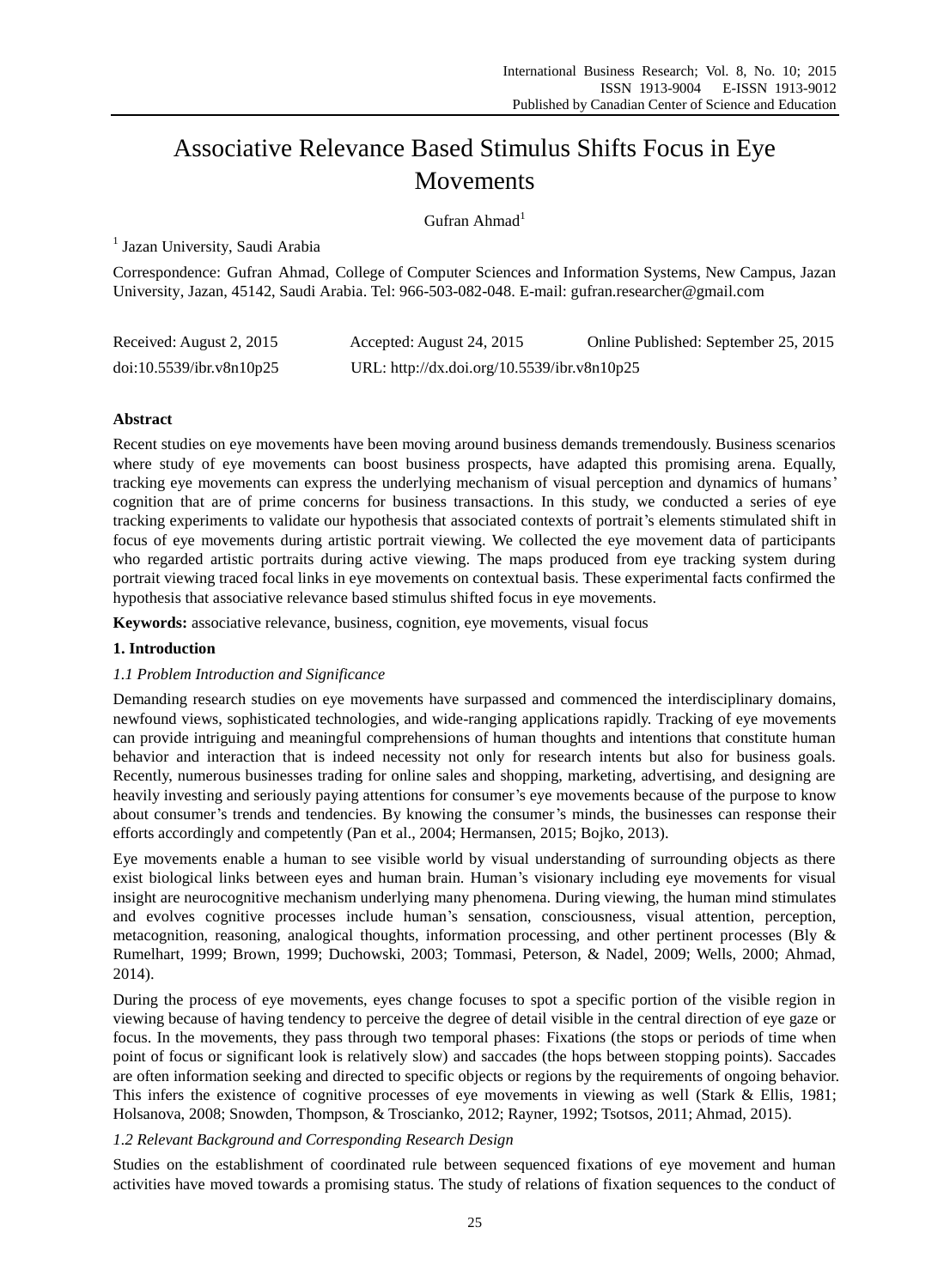usual human activities has its origin. In fact, intrinsic salience of objects is not accountable for focal shifts in eye movements, but by their relevance to the task or context in hand. In contradiction of free viewing, the eye movements and contextual actions are associative in nature and have a chain of linking. Contextual actions consist of a number of perspectives including an act of associativity within the contexts, elements, or intents (Henderson & Hollingworth, 1998; Hoffman, 1998; Gompel, Fischer, Murray, & Hill, 2007; Duchowski, 2003; Holsanova, 2008).

Moreover, a focused visual representation (spotlight metaphor) facilitates and forms focus of attention in eye movements during pictorial viewing. The locus of directed attention in visual space is supposed as having more illumination than areas to which attention is not directed or areas from which attention has been removed. The spotlight of attention turns off at one location and then on at other. Further, as human"s competences for attention and processing for information has limitations cognitively, so it is rather problematic to think about focusing everything at a time. Cognitively, human concentrate attention on small parts, one at a time and similarly, human can focus on only small pieces of information at a time (Gompel, Fischer, Murray, & Hill, 2007; Henderson & Hollingworth, 1998; Hoffman, 1998; Rayner, 1992; Holsanova, 2008).

However, there exist a number of influential factors, which bring flow of thoughts and cognitive mechanisms during the eye movements. We look in a location of portrait that is partly determined by the portrait's constraints and region's informative description, partly by the task, intent, context, or interest. Observers can arrange different visual paths through the same portrait, since they extract information from those parts of the portrait to describe particularly. Therefore, the evolved flow of thoughts cognitively, stimulates the conscious focus of attention to move to the next contextual part of the portrait. This indicates that the underlying stimulus shifts the visual focus of eye movements during portrait viewing according to those influential factors (Henderson & Hollingworth, 1999; Hoffman, 1998; Liversedge, Gilchrist, & Everling, 2011; Stark & Ellis, 1981; Griffin, 2004; Holsanova, 2008).

As we look at a piece of artwork, an enthralling sequence of neurological, perceptual, and cognitive phenomena arises. These phenomena lead us towards our understandability and intellectual capacity about the piece of artwork instantly. In addition, as science is laying its foundation to comprehend our experience about art, in similar manner, the art gives us a view of mind that understands the art. Certainly, we identify that all types of art are one of the most splendid expressions in our lives. It can relax our heart and energize our feelings. Further, artistic understandings arouse deep thoughts as well as all types of emotions. Moreover, an art is a productive activity that focuses on the thoughtful alteration and exaggeration of worldviews. As a rule, all known pieces of art are creative, constructive, and metacognitive as per their roles because of being explicable and self-explanatory. The types and styles of art are technology-driven as innovative technologies bring renaissance to the artworks. The most essential part of an art is its goal or motive to turn out to be conscious and sentient about the art itself, and concurrently, showering sequential cognitive processes in human mind, so that a new-fangled inspiration or perspective may be sensed by adaptive minds of admirers (Solso, 1994; Viegas & Wattenberg, 2007; Turner, 2006; Solso, 2003).

Eye movements process and develop a series of flowing thoughts sequentially to extract information about the portrait or object of interest. These flows of thoughts mostly emanate the opinion of analogy. Though there are a number of perspectives about analogy, yet analogical sense is always available in visual perceptions. Based on available literatures, it gives the impression that the perspective of mapping and the perspective of higher level of perception are two different aspects of the same thing, i.e., analogy (Holsanova, 2008; Gentner, Rattermann, & Forbus, 1993; Gentner, 1983; Gentner & Markman, 1997; Gentner & Medina, 1998; Hofstadter & Sander, 2013).

Associative relevance is evolutionary and cohesive notion, which emanates from thoughts of analogy. Associative relevance is noteworthy phenomenon within cognitive processes. It is an underlying mechanism for creativity and annihilation of complexity during information processing and extraction of information for better understanding of the object of interests. It is an associative chain that links contexts, intents, portions, elements, colors, contrasts, or relations based on similarity or sameness. Further, associative relevance manipulates and generates a stimulus cognitively to associate relative visual contexts. The process of associative relevance originates in the middle of focal shifts during eye movements after the establishments of analogical objects or portions of interest in the active viewing (Gentner, Rattermann, & Forbus, 1993; Bly & Rumelhart, 1999; Gentner & Markman, 1997; Gompel, Fischer, Murray, & Hill, 2007; Ahmad, 2014).

### **2. Method**

During artistic portrait observation, we move our eyes freely in unsupervised manner. The viewer's eyes can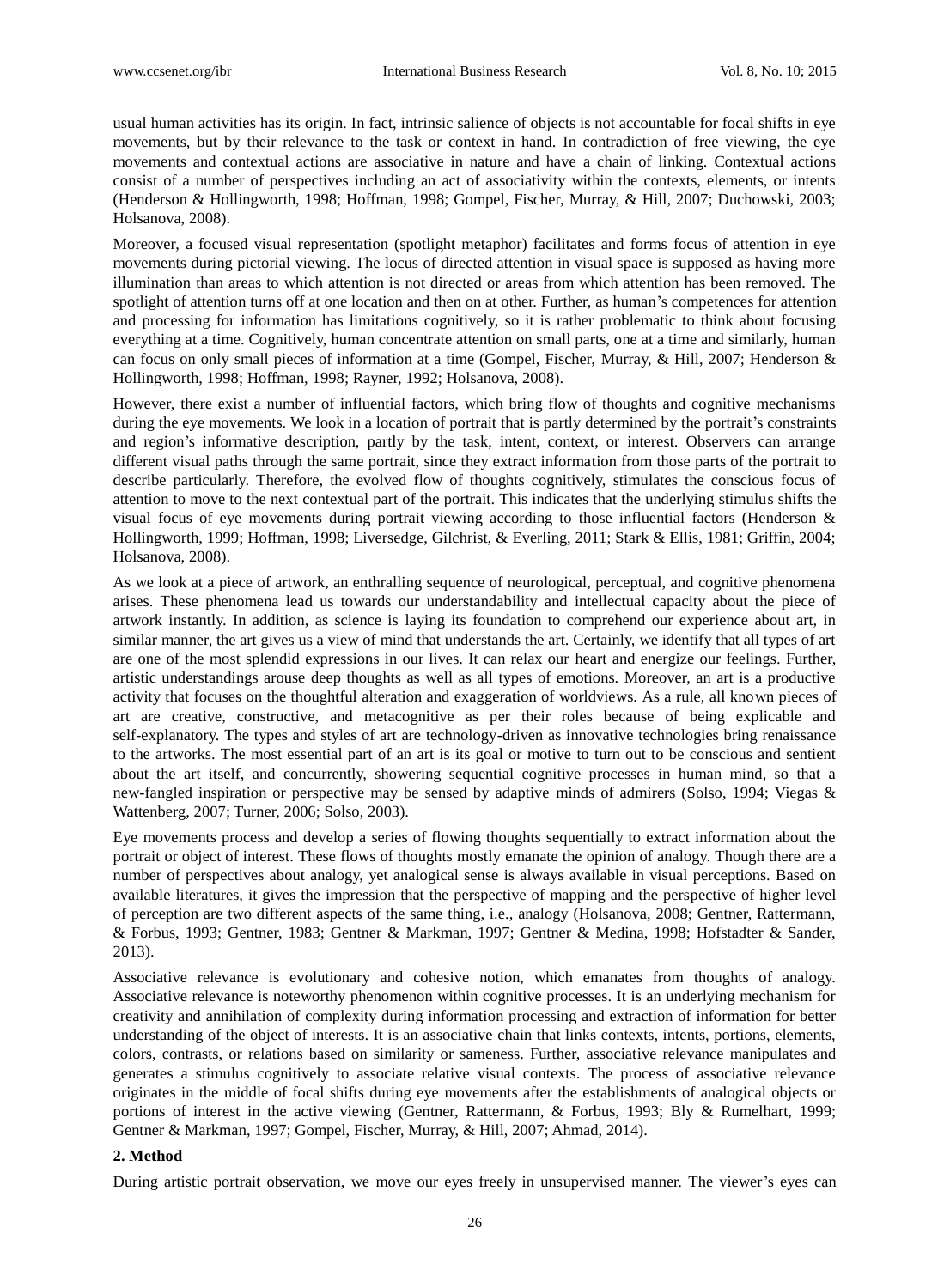change focus from one fixation to another fixation liberally. By recording viewer"s eye movements, we obtain a pattern of eye tracks consisting of saccades and fixations or eye focuses. The main motive of this study in artistic portrait viewing is to identify associative relevance and to visualize the associative eye movement patterns.

We investigate the focusing of eye movements from cognitive perspective, including the associative nature of focal shifts, during scene viewing and analyze the patterns of sequenced focusing of eyes to visualize the information. Here, tracking of eye movements, comparing, and visualization of sequenced focusing patterns to extract information for interpretations are essential steps of this study.

Initially, eye movements, in terms of sequenced focuses, are collected from participants who view full-color scenes while engaging in a visual search task in which they are freely viewing different fields of each scene. Finally, we compare and analyze the sequenced focusing against the artistic scene. The underlying inherent associative relevance notions interpret the existing analogical thoughts cognitively in current research.

### *2.1 Eye Tracking System*

In eye tracking system, the system illuminates infrared light for tracking the eye movements. The camera, connected to the system, captures the location of viewer"s eyes in terms of fixation during experimentation time. As the viewer moves eyes to look a new location of the scene, the camera records new fixation also. This process of recording continues subsequently. The system generates eye movement tracks and heat maps using the captured data. We utilize these data for further analysis.

Figure 1 shows the schematic diagram of eye tracking system and basic processes involved during eye tracking experimentation.



Figure 1. Eye tracking system with operational processes

We take the traces of eye movements in diverse layouts as per analyst's suitability. Among them, there are two most common formats are Heat Map and Sequenced Gazing (focus) with circle of concentration. In Heat Map, we record the track of eye as illumination and intensity of infrared light rays. This is Energy Therapy Technique (ETT) based process. In Sequenced Gazing, the system assigns the eye tracks as numbered circles with their areas indicating the time duration of eye gazing in those areas respectively.

In our experiments, we study the sequenced focusing of viewer's eye movements. The system generates sequenced focusing of viewer's eye movements during scene viewing. These focal shifts are associative relevance based stimuli that propagate during scene viewing.

### *2.2 Flow Chart of Study*

The study on eye movements during scene viewing consists of a number of steps. We perform these steps one after the other to complete our study. The flow chart in the below Figure (Figure 2) shows these steps. This is a comparative study of two items; one item is artistic portrait and other item is the eye movement tracks of the same portrait generated from eye tracking system.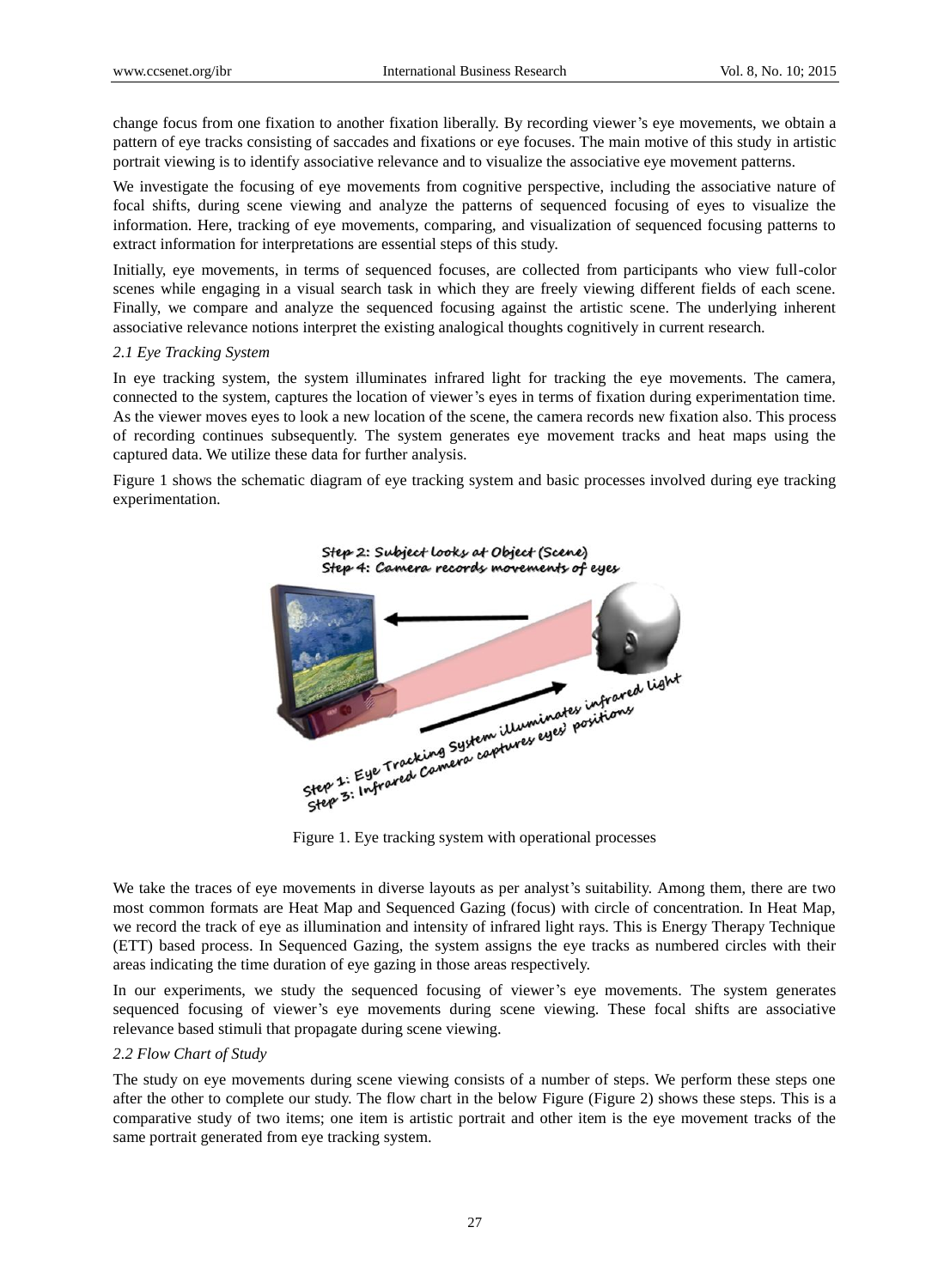

Figure 2. Flow chart of research study

It begins with recording of eye movement tracks for a Subject; a viewer on eye tracking system for an Object; artistic portrait. The generated tracks of eye movement of the same artistic portrait are comparable to the original artistic portrait. This comparative analysis infers visualization and interpretation of the outcome. Therefore, these two items gets a comparison side by side.

During comparison stage, we utilize cognitive process, and metacognitive process, in addition to associative viewpoint of analogy, to understand the hidden mechanism that creates resultant maps. By analyzing, we come up with concluding remarks on evolving phenomena.

#### *2.3 Experimental Procedure*

We selected 47 participants from a number of fields within university, aging from 20 years to 37 years. These Subjects, the participants watched three randomly selected famous artistic portraits as shown below in Figure 3.

The artistic portraits were "Wheatfield with Cypresses" "Starry Night over the Rhone" and "Wheatfield under Thunderclouds" by Van Gogh.



Figure 3. Selected Artistic Portraits for research study

We closely monitored Subjects' eye movements as they viewed 32 bits full-color artistic sceneries. A computer monitor displayed the Objects, i.e., the artistic portraits. The shown portraits were at a resolution of  $1280 \times 1024$ pixels, subtended 15 deg. horizontally by 10 deg. vertically. Further, the viewers gazed at the artistic portraits at a viewing distance of 75 cm. Eye position was sampled from an Eye Tech Digital Systems TM3 16 mm Eye Tracker, and eye tracking data was parsed into fixations (circles with focused time-period in areas) and saccades (sequenced focuses with linear edges).

Furthermore, we held the Subject's head steady in advance prior to experimentations. Prior to the first trial, Subjects completed a procedure to calibrate the output of the eye tracker against spatial positions on the display screen. We repeated this procedure regularly throughout the experiment to maintain high level of accuracy.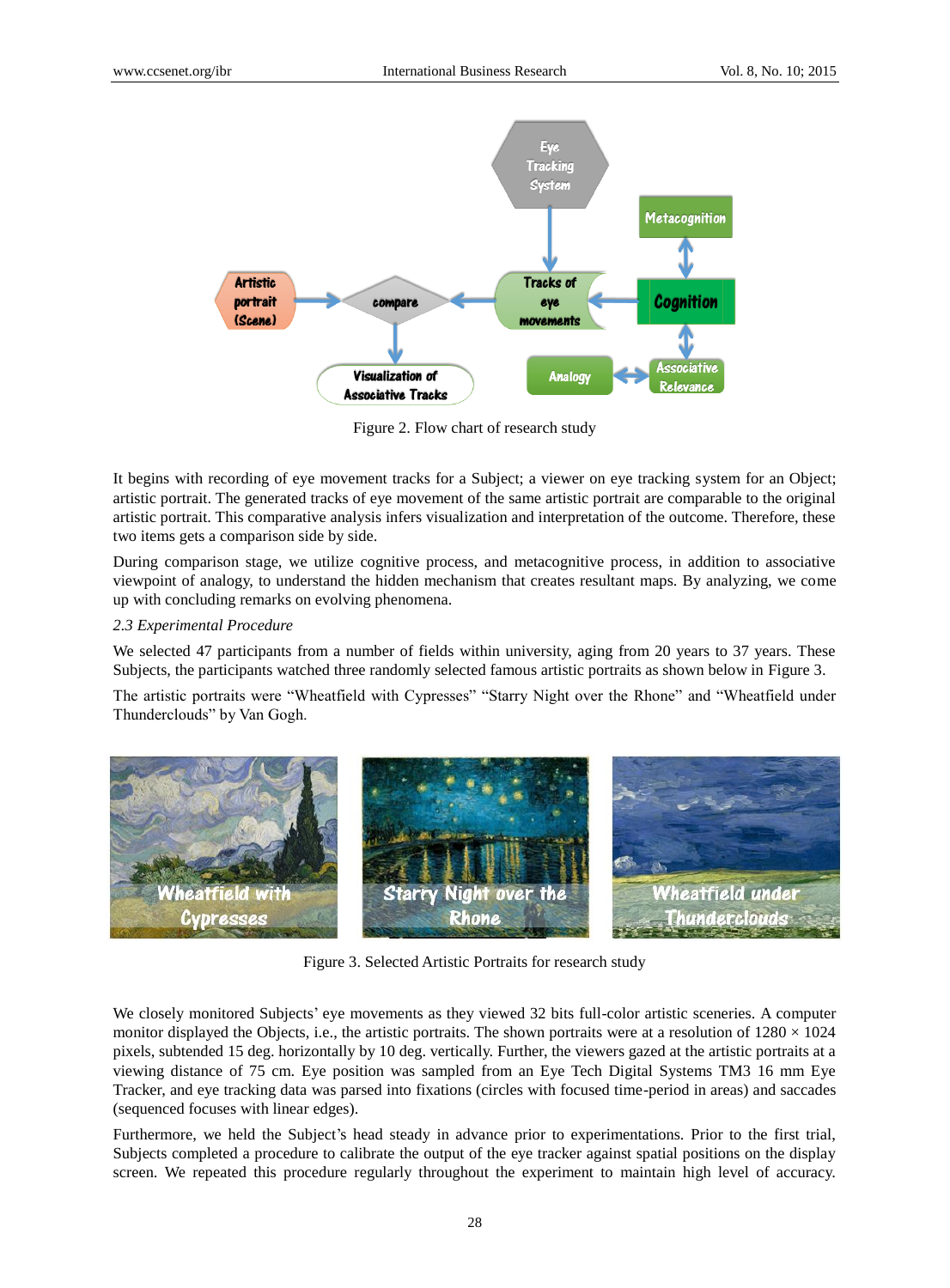Subjects looked at the artistic portraits freely and generously.

Subjects saw the artistic portrait for a short duration of 25 seconds to limit perceivable attentiveness. During this time span, the Subjects viewed the portraits with their normal eyes and focused attention on the Object, i.e., the artistic portrait.

### **3. Analysis**

In this phase of analysis, we analyzed all three portraits respectively with the intention to elaborate our findings in the most common and generalized perspective.

*3.1 Study of Artistic Portrait 'Wheatfield with Cypresses'*



# **Wheatfield with Cypresses**

Figure 4. Portrait of 'Wheatfield with Cypresses' and sequenced focuses of the same portrait

In these eye-tracking experiments of Figure 4, the Subject attentively looked at artistic portrait of "Wheatfield with Cypresses" having widely extended Wheatfield along with green trees and bushes, and glossy and whirled clouds, etc. In the beginning, the Subject"s sensation brought forward human consciousness to direct them gradually towards visual attention over the glossy and whirled cloud. At this stage, the Subjects perceived knowledge about the field of the portrait, which helped them to move to the next step.

However, the Subject looked at greenery of trees and central hut in the next visual relocation because of existence of cognitive dissonance based on irrelevant flows of cognitive thoughts. This brought the temporal pause in attention due to origin of novel flow of thought in the middle of earlier flow of thought for glossy and whirled cloud. Anyway, previous flow of thought for glossy and whirled cloud dominated again and recovered during the next visual focus of attention in eye movements (Solso, 2003; Turner, 2006; Liversedge, Gilchrist, & Everling, 2011; Solso, 1994).

Afterward, as the focus of attention shifted due to the nature of eye movements for information retrieval, the visual attention focused on glossy and whirled clouds. At this position, the Subject came across cognitively generated stimuli that evolved flows of analogical thoughts. These thoughts derived a sense of associativity among the focused clouds in subsequent movements of eyes. These types of associative chaining among relevant elements, i.e. the glossy and whirled clouds in the artistic portrait arose from cognitively induced factor and analogical thoughts. The glossy color of the clouds had brightness contrast types of associative relevance that cognitively influenced the movements of eyes. As the portion of the portrait was comparatively brighter than the remaining portions of the portrait, the contextual biasing of the visual field of the portrait caused this eye focusing phenomena. Further, whirled shape of the clouds grew stimuli based on associative relevance in their shapes, which propagated the flow of analogical thoughts to move forward in the focus of attention during eye movements.

Later interviews of the Subjects suggested that the visual fields of brightness contrast were the subject of interest to the Subjects. Further, related fields of similarity compelled them to shift their eye focuses dynamically. Moreover, whirled shaped clouds established the portions of interest in the portrait, where these shapes had similarity or sameness. Hence, the conclusion came from undergoing cognitive processes of Subjects' minds in portrait viewing that the associative relevance based stimulus shifts visual focus in eye movements.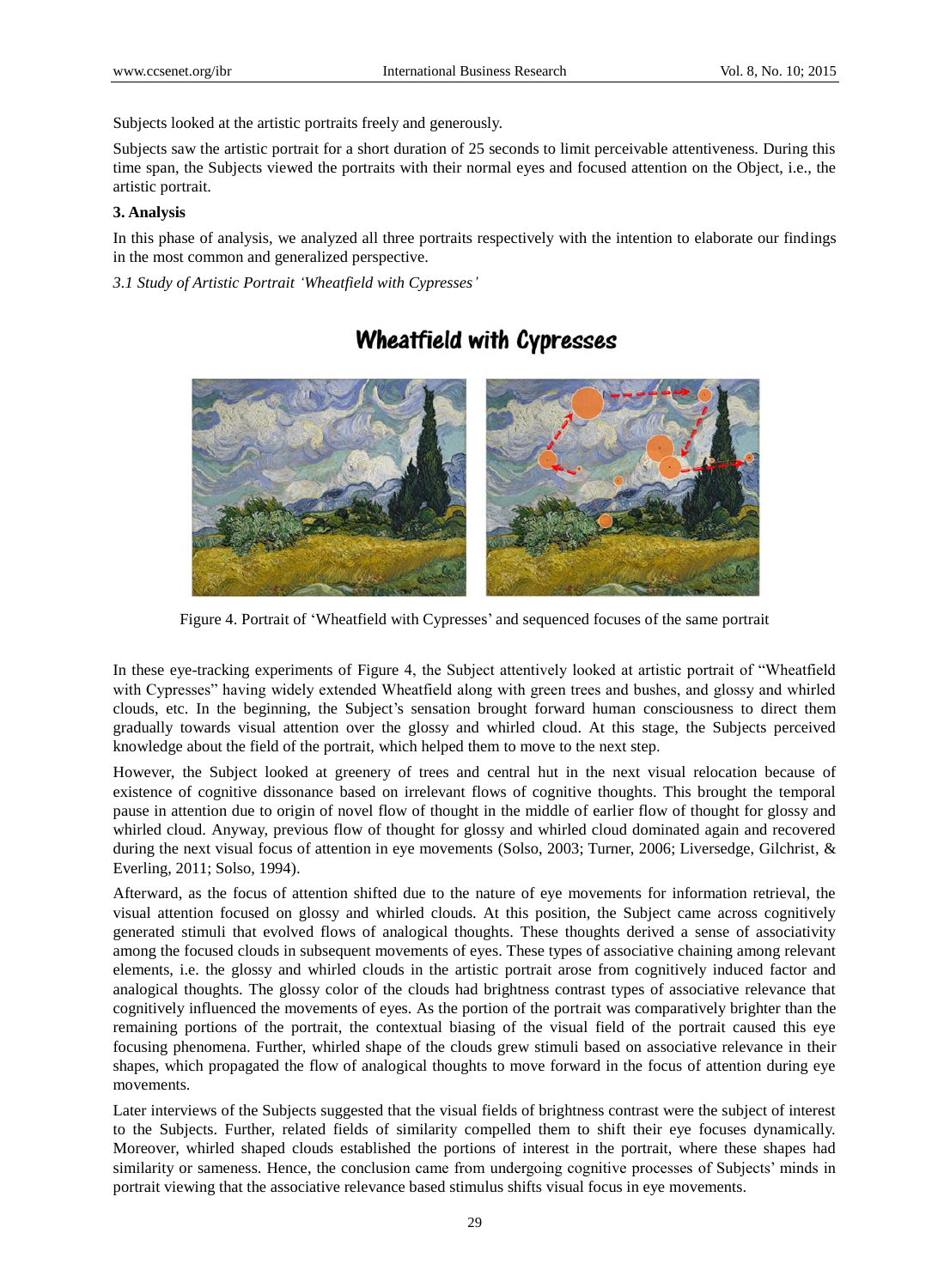## *3.2 Study of Artistic Portrait 'Starry Night over the Rhone'*



# **Starry Night over the Rhone**

Figure 5. Portrait of "Starry Night over the Rhone River" and sequenced focuses of the same portrait

In these eye-tracking experiments of Figure 5, we presented an artistic portrait "Starry Night over the Rhone River" which was an artistic expression of a view over Rhone River in a night when the stars were twinkling. In the beginning, the consciousness of the Subject developed visual attention and the Subject started focusing at central brighter field of illuminated sky and persisted there longer for processing information to perceive and retrieve the knowledge. Next, due to top to down scan path consideration, the focus of visual attention moved downwards in the portrait. Here, cognitive dissonance affected the eye movements and diverted from the previous flow of thought related to illuminated sky to newly developed and irrelevant flow of thought (Solso, 2003; Turner, 2006; Solso, 1994; Liversedge, Gilchrist, & Everling, 2011).

However, the temporal pause in previous flow of thought due to cognitive dissonance passed through a recovery phase and retrieved the flow of thought. Subsequently, Subject's visual focus of attention moved to the illuminated source across the river due to the influence of brightness contrast biasing in the visual fields of the portrait. This brings visual perception to the Subjects for the knowledge of context and relevant fields. The existing cognitive process in the human minds enlightened the other coexisting processes, i.e., the process of analogical considerations and the process of linking visual elements of portrait based on associative relevance.

The Subject's visual focus moved towards next contextually biased visual field of the portrait, which was a field of brightness contrast. The process of analogical considerations guided the Subject's visual focus to think about the associative context of visual fields in the portrait, i.e., illuminated sources across the river. Such associative relevance under the basis of brightness contrast originated cognitively generated stimuli that exerted drive to assist visual focus to proceed further in the direction of associatively relevant elements of the portrait. Further, the focal shifts in eye movements reflected this associative relevance based chaining under the influential cognitive processes.

Later interviews of the Subjects realized these facts as well. They narrated that they were actively looking at similar bright regions of the scene because they were excited to know about these immensely lightened fields and the field in the middle of intense light. This inferred the presence of associative relevance based stimuli that shifted the visual focus of eye movements within the artistic portrait.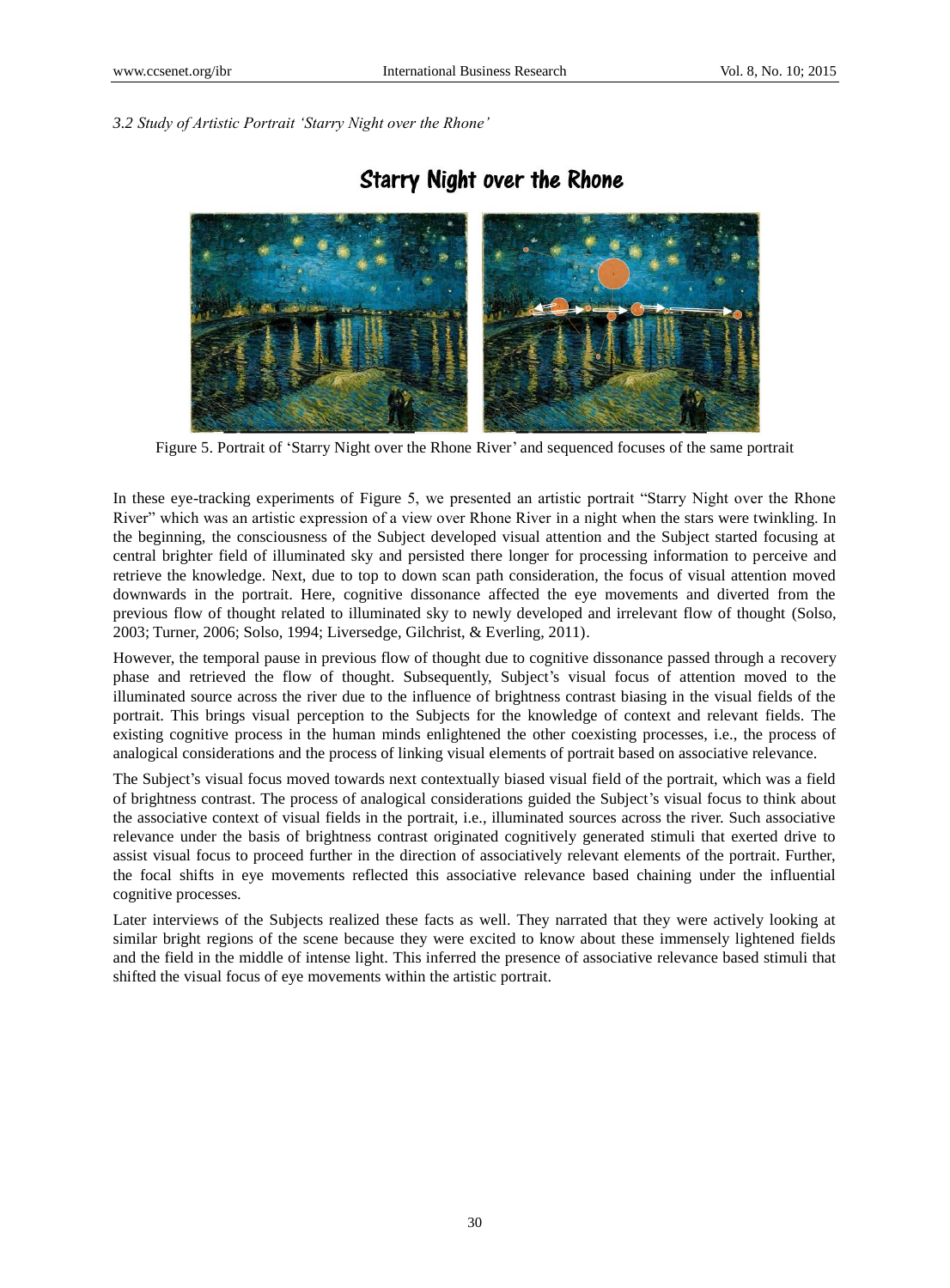## *3.3 Study of Artistic Portrait 'Wheatfield under Thunderclouds'*



## Wheatfield under Thunderclouds

Figure 6. Artistic portrait of "Wheatfield under Thunderclouds" and the sequenced focuses of the same portrait

In these eye-tracking experiments of Figure 6, we portrayed an artistic portrait "Wheatfield under thundercloud" in which there was a very large filed of harvested wheat crop along with the thundering clouds. In the beginning, Subject"s consciousness brought visual attention on dense thundering cloud of relatively more illuminated. The Subject moved the focus of attention towards this cloud due to brightness contrast biasing. At this point, the Subject cognitively initiated information retrieval from the visual field of the portrait. Hence, the Subject came across the phase of visual perception from the element of the portrait and successfully perceived. Next, the Subject changed the visual focus to the adjacent cloud of the same level of brightness contrast. The contextual elements of the portrait revealed consideration of analogy and underlying mechanism of linking based on associative relevance among these elements of the portrait. Such associatively relevant elements of the portrait instigated cognitively structured stimuli that applied impetus over the focus of visual attention to shift towards the next field of relevant interest. Consequently, the visual focus of eye shifted to next illuminated cloud (Solso, 1994; Turner, 2006; Solso, 2003).

Subsequently, by the process of associative relevance based elemental searches within the visual fields of the portrait, the Subjects shifted focuses in sequence to the visual field of related contexts. The process continued and moved towards upper portions of the portrait. Thus, associative relevance based stimulus shifted the visual focus in eye movements during artistic portrait viewing.

Later interviews of the Subjects confirmed their interest in looking for illuminated and thundering clouds. Though they missed in the middle of active seek, yet they were keen to have. The thundering bright clouds were the portions of interest in the artistic portrait. Hence, we observed that these cognitive processes brought a conclusive outcome from the portrait with associative relevance notion over visual fields contextually.

### **4. Discussion**

In this study, the artistic portraits cover their reflection with the main objective of artistic artworks in the shape of human cognitive mechanisms in viewing these artistic sceneries. These creative pieces of art manifest inherent human interactions to perceive information and interpretation of realistic world in human mind for understanding. These cognitively shaped emotional outlooks are too problematic to apprehend from data computing and machine based analytics. Consequently, eye movements determine and discover these cognitive perspectives and human thoughts for associative relevance notion in scene viewing (Viegas & Wattenberg, 2007; Tsotsos, 2011; Gompel, Fischer, Murray, & Hill, 2007; Henderson & Hollingworth, 1998).

The shifts in visual focus during artistic portrait viewing are profound steps for proper retrieval of task-relevant visual information, which are the requirements for visualization of final maps generated by eye tracking system. In this study, we notice that the generated eye movement tracks of sequenced focuses are remarkably associative in nature. These are major evidences to verify an association of analogical mapping based on contexts. Further, even a short-term failure of these associative mapping processes of analogical contexts as in the above-mentioned analysis due to cognitive dissonance caused by two irrelevant cognitions within a moment, conveys a completely different outcome for that moment. As a result, without taking account of associative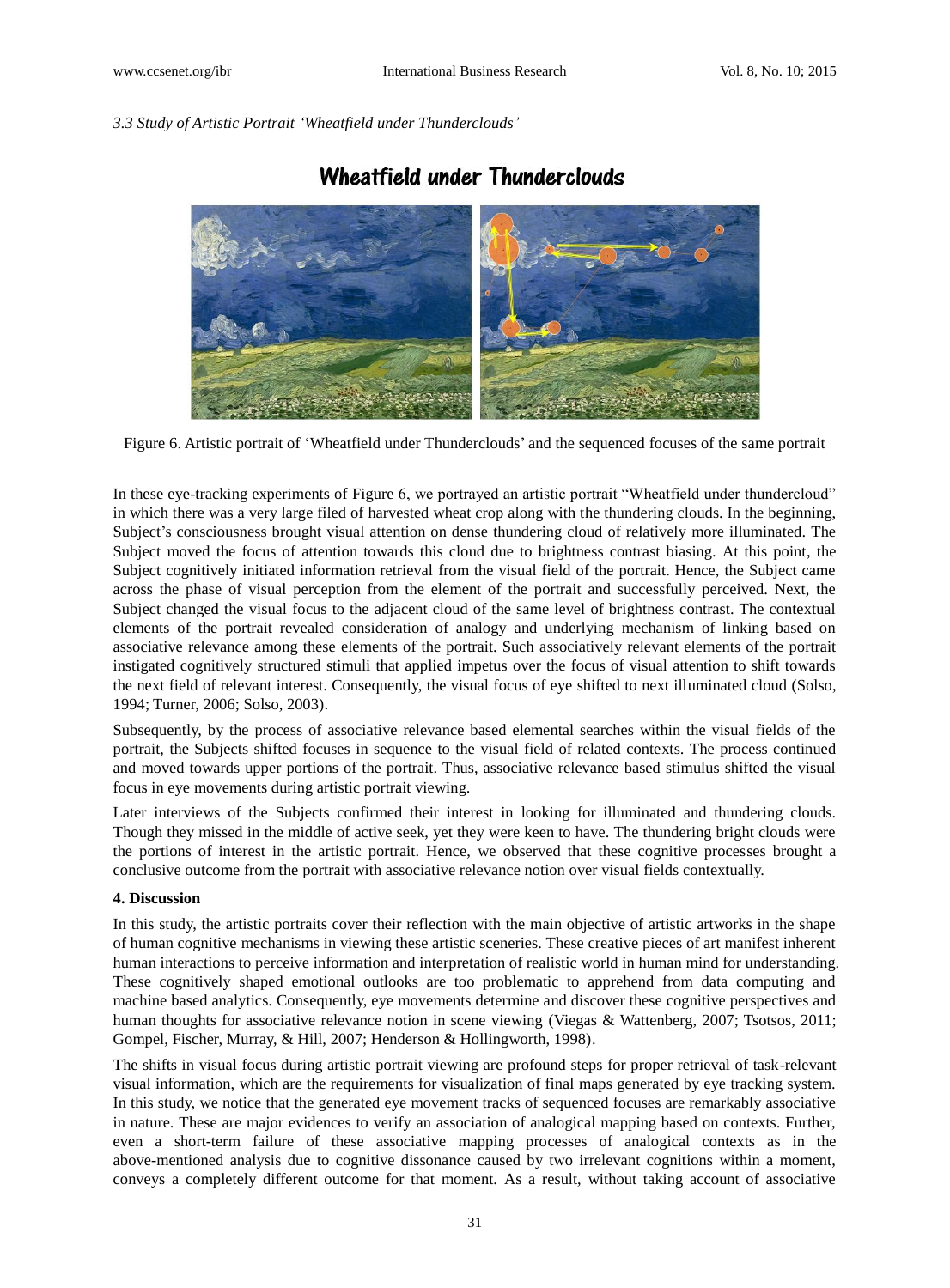relevance of analogical mapping, it is impossible to link the entire scenario of human cognition in the sequential eye focusing of eye movement tracks. Further, the origin of associative relevance based stimulus is inseparable entity that has shown its evidence in the experimentations for eye movements.

Choosing an art as an aid to understand underlying mechanism of human cognition is a matter of discussion as well. As a human mind operates to mediate between the environment and the needs of the organism, an artistic creation comes into action to increase consciousness of human mind. Further, various enhanced states of consciousness might be achieved in the future through art, as some experimental means have already undertaken to do. As per available literatures, it is very sure that viewing an artwork can raise human consciousness significantly (Turner, 2006; Solso, 1994; Solso, 2003; Viegas & Wattenberg, 2007).

Furthermore, the reclamation of associative mapping from its deviated scan path stage due to temporary loss of sight or visual color based cognitive effects in addition to cognitive dissonance thoughts during eye movements for visual focal shifts is remarkable from the perspective of its proficiency. This proficiency of repossession is a convinced sign of coherent and consistent associative mapping founded in between the relevant visual fields of the artistic portrait passing through human cognitive processes. These repossessions of associative relevance are efficient of acquiring irreplaceable and unaffected overall outcomes despite unexpected interference during artistic portrait viewing (Griffin, 2004; Stark & Ellis, 1981; Snowden, Thompson, & Troscianko, 2012; Bly & Rumelhart, 1999).

During last stages of experimentations, the visualization of associative relevance of visual contexts in terms of associative eye movement tracks is a strategic and conclusive part of unabridged accomplishments. The visualization of associative eye movement tracks, in terms of associatively relevant visual contexts found in eye movements is unarguably innovative point of view for the specialists who study them for specific intents. Even though the existence of analogical concept and associativity in relevant visual contexts or intents are available in the concerned literatures, yet its manifestation and elucidation contrasts considerably as being different aspects of the same thing. In this regard, the visualization of associative eye movement tracks reveals once more the existence of associative relevance in visual contexts or visual elements of artistic portrait during scene viewing.

Furthermore, the experimental evidence of associative relevance during active portrait viewing holds our hypothesis for which we conducted a series of experimentations. The hypothesis that associative relevance based stimulus shifts visual focus in eye movements is credible, convincing, and innovative creativity related to eye movements study.

### **5. Limitation and Further Research**

Although our findings suggested the existence of stimulus based on associative relevance and further, the ability of the stimulus to shift the visual focus of attention during eye movements, yet there were limitations for a detailed model of human visual attention and perception based on analogical thought and associative relevance based notion.

In future, we concentrate our research in the direction of a generalized model for human visual attention and perception based on the influential factors like, associative relevance based stimulus, analogical thinking, and other essential factors. In addition, we converge our experimentations for better scenarios, so that we may understand the detailed illustration of cognitively generated dynamics of human visual perception and inherent processes during eye movements.

#### **Acknowledgments**

At first, I would like to thank the sponsor, Global IT Consultancy for Innovations, for this research program. Next, I am grateful to the dedicated participants for their appreciated efforts and precious time during experimentations. Further, I extend my gratitude and tribute to the great artist, Vincent Van Gogh for exceptional and marvelous pieces of art.

#### **References**

Ahmad, G. (2014). Dynamics of Eye Gazing rely on Associative Relevance in Scene Viewing. *Journal of Convergence Information Technology, 9*(2), 35-42.

- Ahmad, G. (2014). Eye Movements Look for Analogical Patterns during Scence Viewing. *Journal of Economics, Business and Management, 2*(4), 285-288.
- Ahmad, G. (2015). Eye Fixation curves along Analogical Thinking in Scene Viewing. *International Journal of Engineering and Industries, 6*(1), 54-62.
- Bly, B. M., & Rumelhart, D. E. (Eds.). (1999). *Cognitive Science.* USA: Academic Press.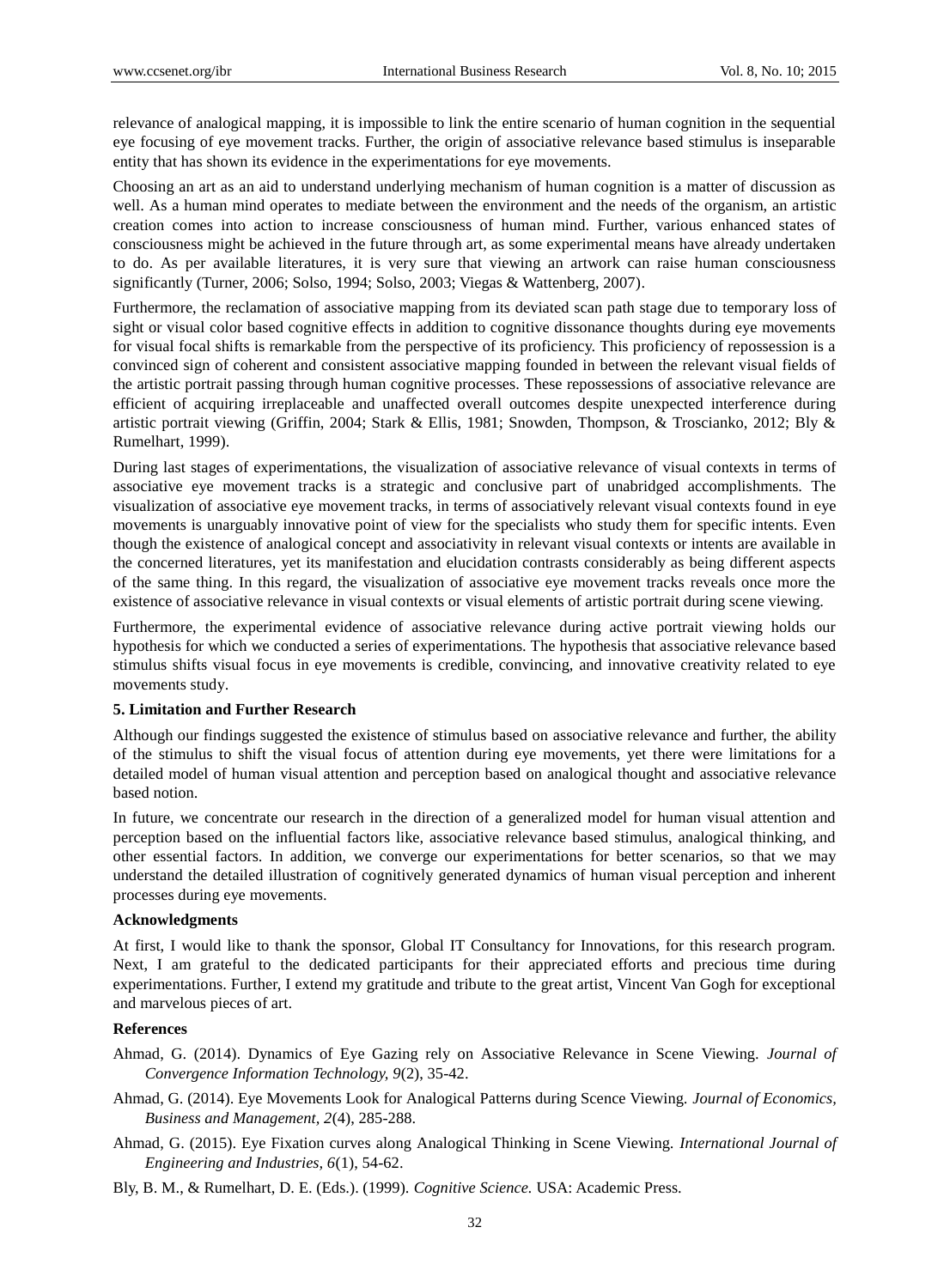- Bojko, A. (2013). *Eye Tracking The User Experience: A practical guide to research.* New York: Rosenfeld Media.
- Brown, T. (1999). *The Science and Art of Tracking.* New York: Berkley Books.
- Duchowski, A. (2003). *Eye tracking methodology: Theory and practice.* London: Springer Verlag. <http://dx.doi.org/10.1007/978-1-4471-3750-4>
- Gentner, D. (1983). Structure-mapping: A theoretical framework for analogy. *Cognitive Science, 7*(2), 155-170. http://dx.doi.org/10.1207/s15516709cog0702\_3
- Gentner, D., & Markman, A. B. (1997). Structure-mapping in analogy and similarity. *American Psychologist, 52*(1), 45-56. http://dx.doi.org/10.1037/0003-066X.52.1.45
- Gentner, D., & Medina, J. (1998). Similarity and the development of rules. *Cognition, 65*(2-3), 263-297. http://dx.doi.org/10.1016/S0010-0277(98)00002-X
- Gentner, D., Rattermann, M. J., & Forbus, K. D. (1993). The roles of similarity in transfer: Separating retrievability from inferential soundness. *Cognitive Psychology, 25*(4), 524-575. http://dx.doi.org/10.1006/cogp.1993.1013
- Gompel, R. P., Fischer, M. H., Murray, W. S., & Hill, R. L. (Eds.). (2007). *Eye Movements: A Window on Mind and Brain.* UK: Elsevier.
- Griffin, Z. M. (2004). Why look? Reasons for eye movements related to language production. In H. a. Ferreira (Ed.), *The integration of language, vision, and action: Eye movements and the visual world* (pp. 213-247). New York: Psychology Press.
- Henderson, J. M., & Hollingworth, A. (1998). Eye movements during Scene Viewing. An Overview. In G. W. Underwood (Ed.), *Eye Guidance in Reading and Scene Perception* (pp. 269-293). Oxford: Elsevier. http://dx.doi.org/10.1016/B978-008043361-5/50013-4
- Henderson, J. M., & Hollingworth, A. (1999). High-level Scene Perception. *Annual Review of Psychology, 50*(1), 243-271. http://dx.doi.org/10.1146/annurev.psych.50.1.243
- Hermansen, O. (2015). *Implimenting eye movements in business applications.* Brage Bibsys, Hogskolen i Ostfold.
- Hoffman, J. E. (1998). Visual Attention and Eye Movements. In H. Pashler (Ed.), *Attention* (pp. 119-153). London: Psychology Press.
- Hofstadter, D., & Sander, E. (2013). *Surfaces and Essences: Analogy as the Fuel and Fire of Thinking.* New York: Basic Books.
- Holsanova, J. (2008). *Discourse, Vision, and Cognition.* New York: John Benjamins Publishing Company. <http://dx.doi.org/10.1075/hcp.23>
- Koller, M., Salzberger, T., Brenner, G., & Walla, P. (2012). Broadening the range of applications of eye-tracking in business research. *Analise, Porto Alegre, 23*(1), 71-77.
- Liversedge, S. P., Gilchrist, I. D., & Everling, S. (2011). *The Oxford Handbook of Eye Movements.* Oxford University Press. <http://dx.doi.org/10.1093/oxfordhb/9780199539789.001.0001>
- Pan, B., Hembrooke, H. A., Gay, G. K., Granka, L. A., Feusner, M. K., & Newman, J. K. (2004). The Determinants of Web Page Viewing Behavior: An Eye-Tracking Study. *Association for Computing Machinery*, 147-154. http://dx.doi.org/10.1145/968363.968391
- Rayner, K. (1992). *Eye movements and visual cognition: Scene perception and reading.* New York: Springer Verlag. <http://dx.doi.org/10.1007/978-1-4612-2852-3>
- Snowden, R., Thompson, P., & Troscianko, T. (2012). *Basic Vision: An introduction to visual perception.* Oxford University Press.
- Solso, R. L. (1994). *Cognition and Visual Arts.* London: MIT Press.
- Solso, R. L. (2003). *The psychology of art and the evolution of the conscious brain.* MIT Press.
- Stark, L., & Ellis, S. R. (1981). Scanpaths Revisited: Cognitive Models Direct Active Looking. In Dennis, R. A., & Fisher, F. (Ed.), *Eye Movements: Cognition and Visual Perception* (pp. 193-226). Hillsdale: Lawrence Erlbaum Associates.
- Tommasi, L., Peterson, M. A., & Nadel, L. (Eds.). (2009). *Cognitive Biology: Evolutionary and Developmental*